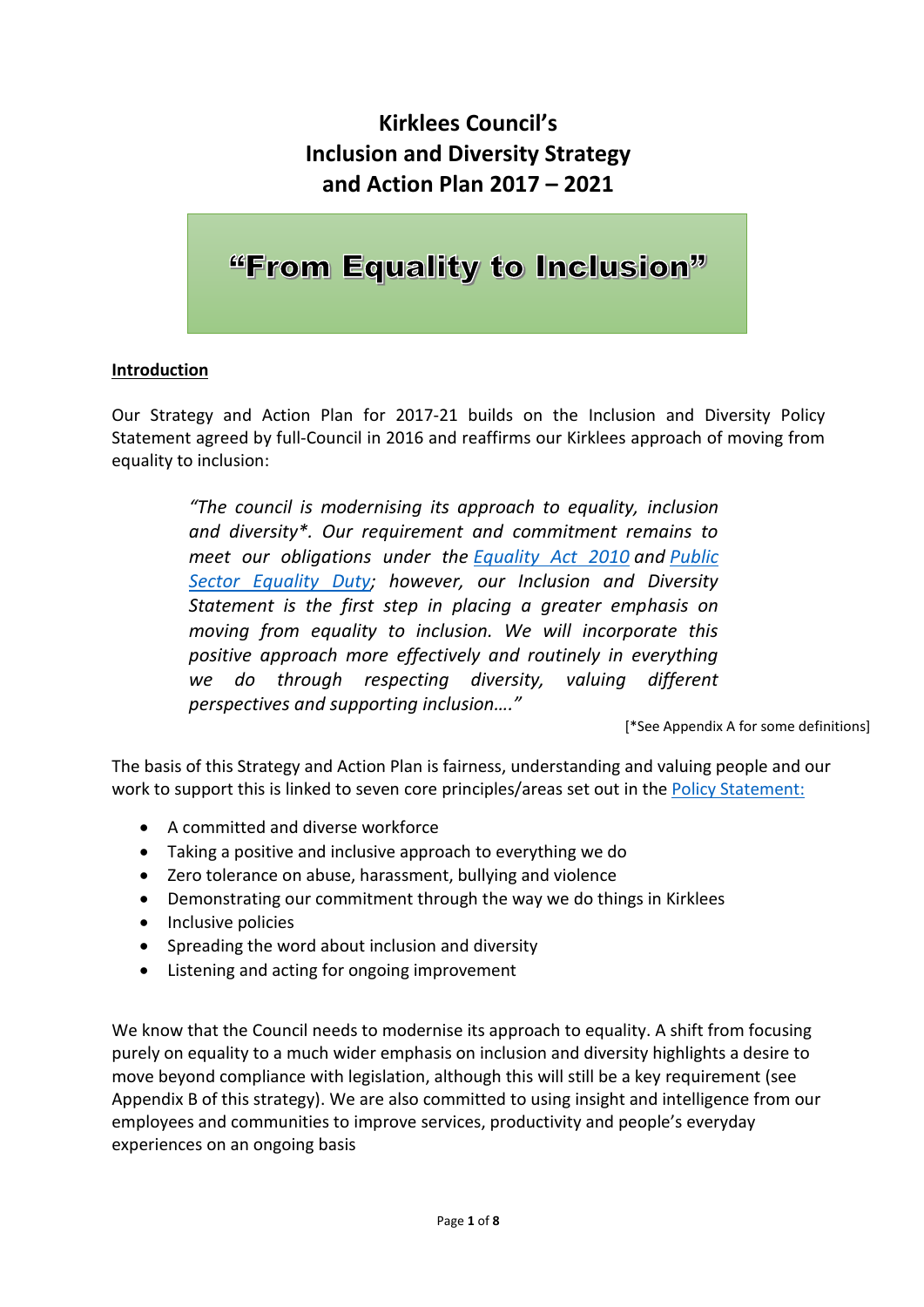The Strategy will provide direction to our employment and service delivery activities, ensuring that we direct limited resources on an intelligence-led basis. It will help ensure that we are full and active partners in delivering health and wellbeing strategies and in dealing with poverty, health inequalities, social deprivation and social exclusion helping to build stronger, safer more resilient communities.

It is a 4 year plan which will be reviewed on a regular basis with an annual Inclusion and Diversity Report published to demonstrate progress. The Action Plan (see Appendix C) sets clear outcomes and acknowledges that progress will be attained in a phased manner; however in no way does this diminish the council's commitment to tackling inequality and discrimination in all its various forms.

#### **Inclusion and Diversity Outcomes**

The Action Plan within the Strategy identifies clear outcomes for each of the seven areas in the Policy Statement. Not every outcome can be achieved immediately which is why the Plan sets a timeframe for the different elements within it.

The Plan will be reviewed and updated on a regular basis with a progress report published on the Council's website. Importantly, the outcomes have been developed using strong data and intelligence which has helped to identify the outcomes as priority areas to focus on. Also, these outcomes complement the overall vision and priorities for the Council:

*"A district which combines a strong, sustainable economy with a great quality of life – leading to thriving communities, growing businesses, high prosperity and low inequality where people enjoy better health throughout their lives…"*

The Inclusion and Diversity Strategy does not stand alone and has clear connections to other key plan such as our [Corporate Plan,](http://www.kirklees.gov.uk/beta/delivering-services/corporate-plan-201718.aspx) [Joint Health and Well-being strategy](https://www.kirklees.gov.uk/beta/delivering-services/pdf/health-strategy.pdf) and [Kirklees](http://www.kirklees.gov.uk/involve/publisheddoc.aspx?ref=0tpbko6i&e=661)  [Economic Strategy.](http://www.kirklees.gov.uk/involve/publisheddoc.aspx?ref=0tpbko6i&e=661)

#### **Monitoring**

Alongside the Annual Report on I&D quarterly reports will be submitted to Councillors and Senior Management.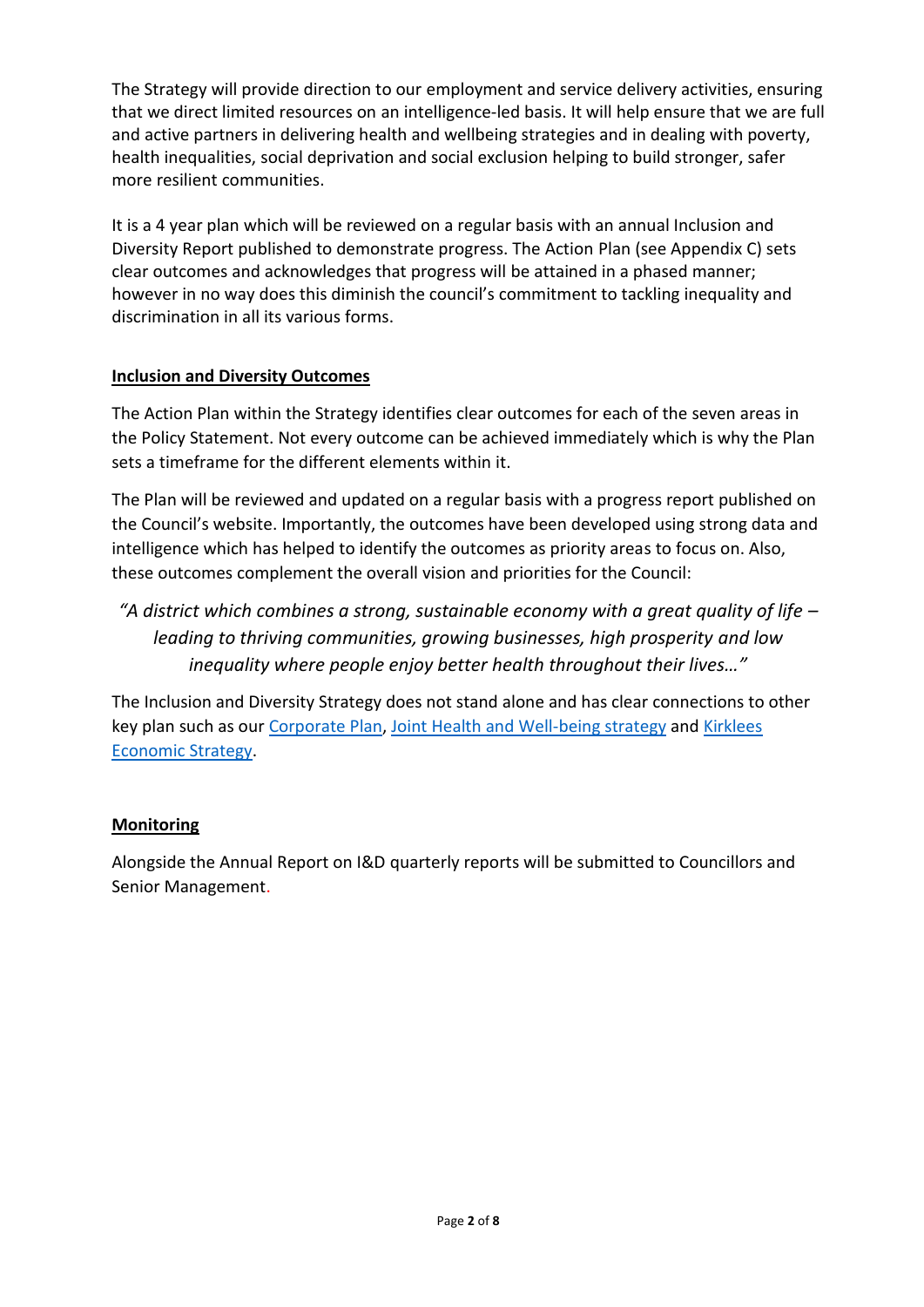**Equality** is about creating a fairer society where everyone can participate and has the same opportunity to fulfil their potential.

**Equality** is focused within a legislative framework – the main piece of legislation is the Equality Act 2010. The Act is designed to address unfair discrimination, harassment and victimisation; advance equality of opportunity and foster good relations between people who share a protected characteristic and those who do not.

There are nine 'protected characteristics' covered by the Equality Act: age, disability, gender reassignment (transgender), marriage and civil partnership, pregnancy and maternity, race, religion and belief, sex (gender) and sexual orientation.

**Diversity** involves more; it is about valuing the full range of differences between people in the workplace and the wider society.

Promoting diversity acknowledges that entry into the workplace, and an employee reaching their potential once there or a customer's ability to access council services and opportunities can be impacted / influenced by a range of factors beyond the characteristics included within the equality legislation, including social, economic and educational background, professional background, hierarchal level, working styles. It involves an understanding of the perceptions and experiences of others – employee / customers belonging to minority and majority groups (and the impact of conscious and unconscious bias).

**Diversity** is also a description of the way an organisation looks and how well it serves its customers / population. It paints a picture of different types of people at different levels in the organisation and how well different customer needs are met in service planning, commissioning and delivery. This is the result of 'harnessing and valuing difference'. – The legislation is an important element but the scope of diversity goes further than the 'legal minimum'. It should be noted that diversity must be valued without (negatively) stereotyping difference so as to avoid any / perpetuating any inequalities.

**Inclusion** within the equality and diversity context:

- is about including all people
- is about the culture, environment and processes operated by the organisation
- is measured by how people feel (results from how people are involved)
- requires effort to be achieved.

**Inclusion** is about the individual's experience and the extent to which they feel valued and included. Working to achieve inclusion involves effectively managing change and a continuous effort to maintain diversity.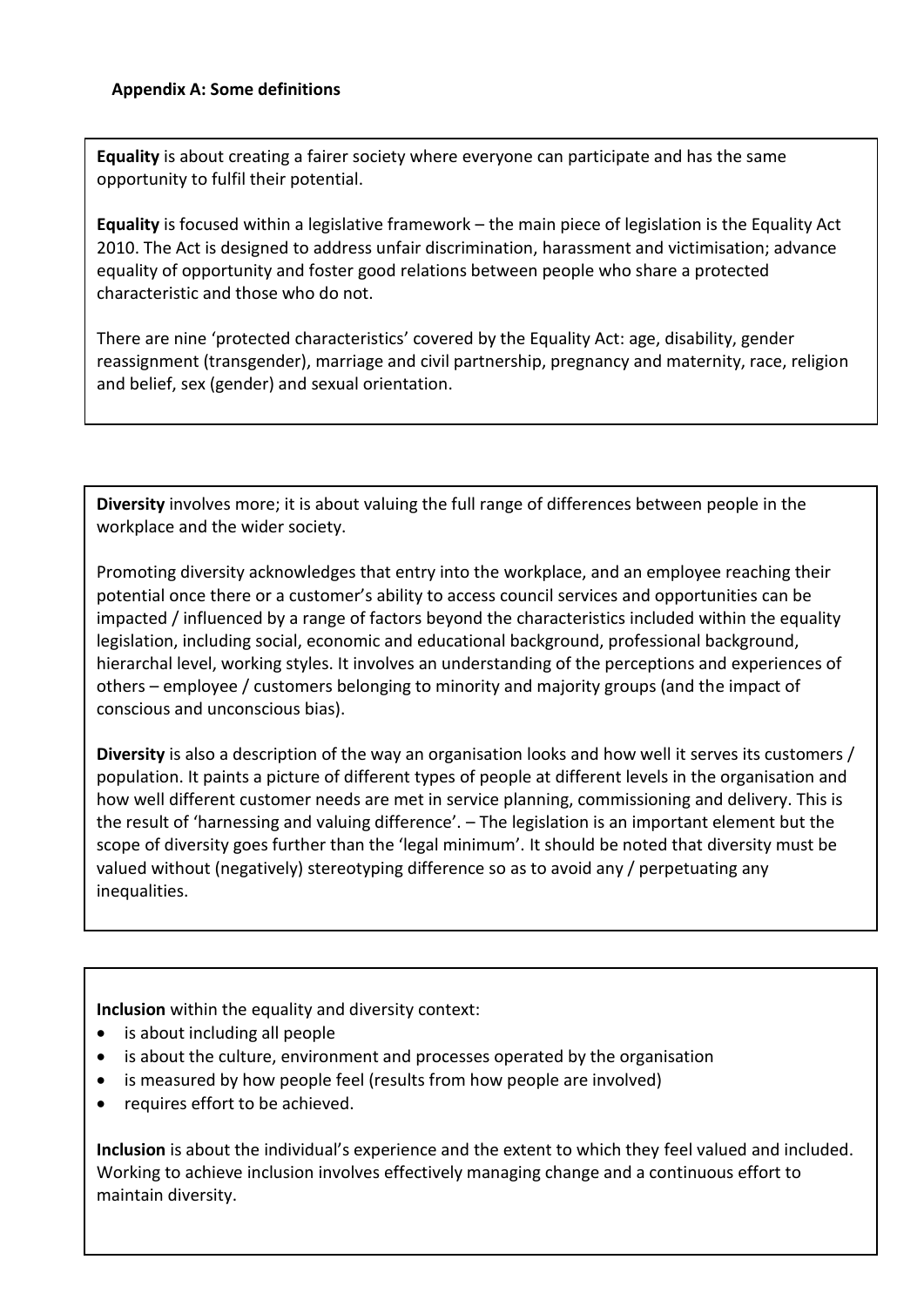#### **Appendix B: Legal requirements**

When public authorities carry out their functions, the Equality Act says they must have due regard or think about the need to do the following things:

- eliminate unlawful discrimination
- advance equality of opportunity between people who share a protected characteristic and those who don't
- foster or encourage good relations between people who share a protected characteristic and those who don't.

Having due regard means public authorities must consciously consider or think about the need to do the three things set out in the public sector equality duty. It's the courts who decide if a public authority has done enough to comply with the duty.

The Equality Act says public authorities should think about the need to:

- remove or reduce disadvantages suffered by people because of a protected characteristic
- meet the needs of people with protected characteristics
- encourage people with protected characteristics to participate in public life and other activities

The equality duty covers the nine protected characteristics: age, disability, gender reassignment, pregnancy and maternity, race, religion or belief, sex and sexual orientation. Public authorities also need to have due regard to the need to eliminate unlawful discrimination against someone because of their marriage or civil partnership status. This means that the first aim of the duty applies to this characteristic but that the other aims (advancing equality and fostering good relations) do not apply.

- Public authorities are required to monitor and publish the all of the protected characteristics of their employees
- It is a mandatory requirement for all larger public sector employers, with 250 or more employees, in England to publish statutory calculations every year showing how large the pay gap is between their male and female employees

#### Specific duties

Public authorities also have specific duties under the Equality Act to help them comply with the public sector equality duty.

Public authorities must do the following:

- publish equality information at least once a year to show how they've complied with the equality duty
- prepare and publish equality objectives at least every four years

The Annual Report will provide this information.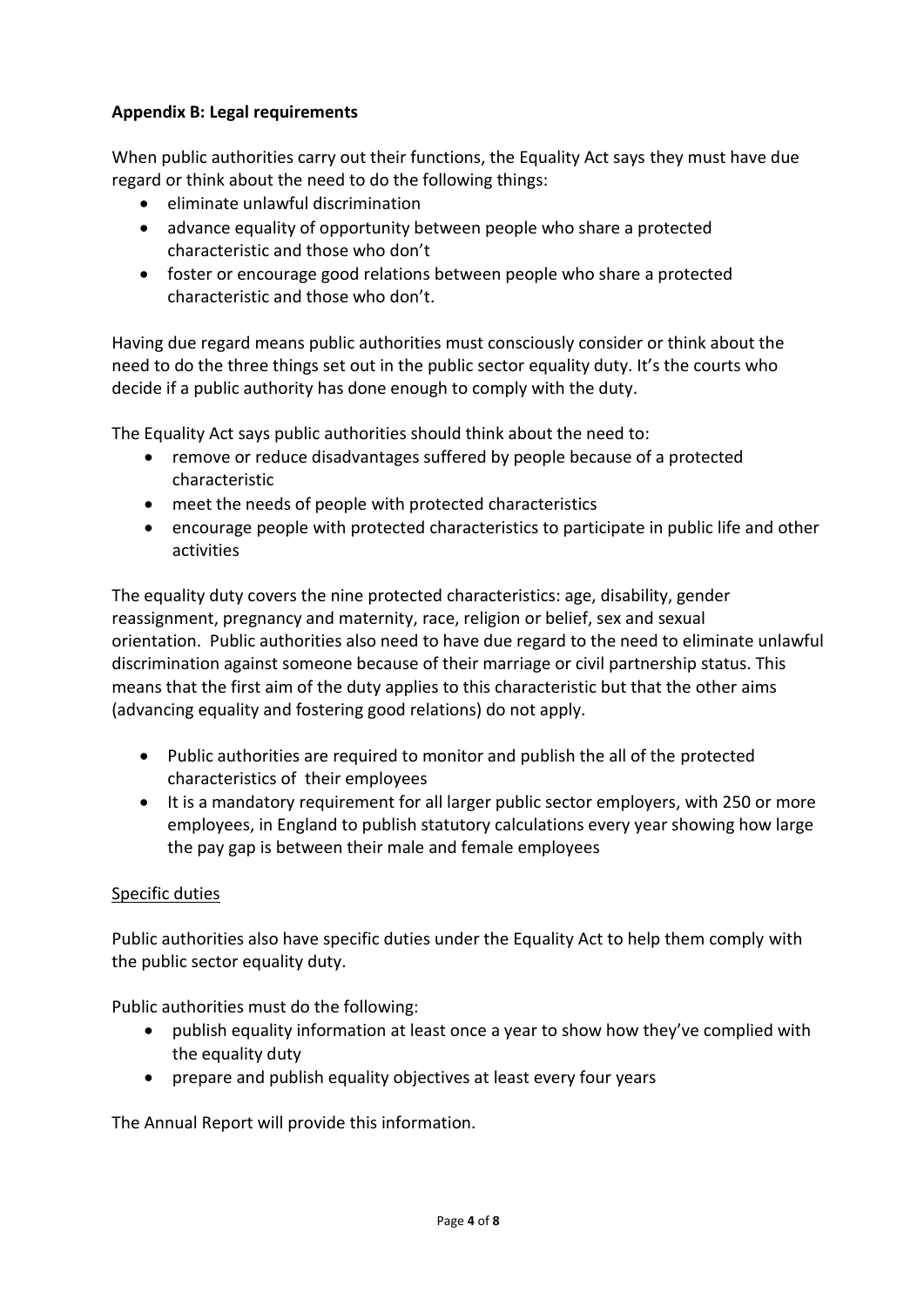# **KIRKLEES INCLUSION AND DIVERSITY STRATEGY ACTION PLAN 2017 - 2021**

| <b>I&amp;D Policy</b><br><b>Statement Area</b>             | <b>Outcomes/Objectives (What</b><br>are we looking to achieve?)                | Activity - what are we going to do                                                                                                                                                                         | <b>Performance Measures - how</b><br>we are going to assess progress                                                                                                      | <b>Timeframe</b>                                         |
|------------------------------------------------------------|--------------------------------------------------------------------------------|------------------------------------------------------------------------------------------------------------------------------------------------------------------------------------------------------------|---------------------------------------------------------------------------------------------------------------------------------------------------------------------------|----------------------------------------------------------|
| <b>COMMITTED AND</b><br><b>DIVERSE</b><br><b>WORKFORCE</b> | We have a diverse workforce<br>that represents all<br>communities in Kirklees. | Internal campaign to encourage<br>employees to complete equality<br>profile information                                                                                                                    | We have established a<br>baseline for all protected<br>characteristic groups                                                                                              | October 2017<br>onwards                                  |
|                                                            |                                                                                | Mapping exercise on how<br>representative our workforce is and<br>where are the gaps across the<br>organisation<br>actively use information on<br>$\Omega$<br>equality groups where data<br>already exists | There is increasing similarity<br>between workforce profile<br>and Kirklees community<br>profile (specific targets for<br>the future will depend on<br>the baseline data) | January 2018 onwards                                     |
|                                                            |                                                                                | Calculate and publish the data on<br>the gender pay gap and provide the<br>analysis across the organisation (to<br>be included as part of PSED 2017)                                                       | Analysis informs specific<br>actions to help reduce (and<br>ultimately eliminate) the<br>gender pay gap                                                                   | First gender pay<br>report to be published<br>April 2018 |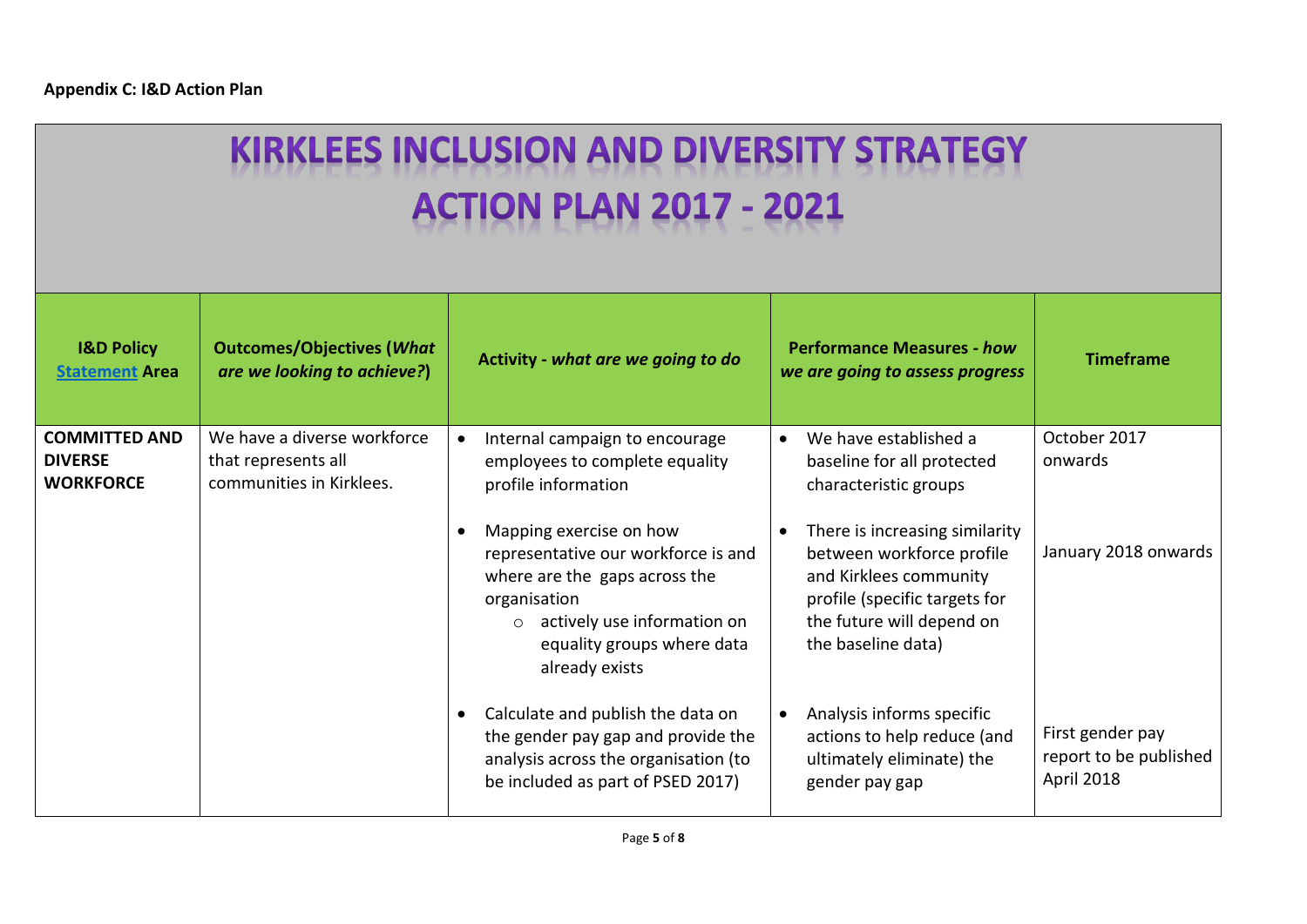| <b>POSITIVE AND</b><br><b>INCLUSIVE</b><br><b>APPROACH</b> | We will be a more inclusive<br>organisation where everyone<br>feels included and able to<br>make a difference to local<br>communities | Make a link to our People Strategy<br>$\bullet$<br>and Culture Change Programme -<br>cross reference the activities in the<br>I&D strategy and other work which<br>support the I&D agenda to ensure a<br>common approach | Our I&D approach is<br>$\bullet$<br>becoming embedded as part<br>of behaviours and<br>expectations and 'new<br>culture for our New Council'<br>Increase in % of employees<br>who feel their skills and<br>behaviours are recognised                          | September 2017                                                                                                        |
|------------------------------------------------------------|---------------------------------------------------------------------------------------------------------------------------------------|--------------------------------------------------------------------------------------------------------------------------------------------------------------------------------------------------------------------------|--------------------------------------------------------------------------------------------------------------------------------------------------------------------------------------------------------------------------------------------------------------|-----------------------------------------------------------------------------------------------------------------------|
|                                                            |                                                                                                                                       | Use data from Employee Pulse<br>survey to create a baseline and<br>monitor                                                                                                                                               | Increase in % of employees<br>who feel included and part<br>of their team<br>Increase in % of employees<br>who feel that what they do<br>makes a difference for local<br>people<br>Data routinely being shared<br>and discussed to inform<br>ongoing actions | <b>Baseline Autumn</b><br>2016 for new<br>measures, ongoing<br>monitoring via<br>internal 'employee<br>pulse surveys' |
| <b>LISTEN AND ACT</b>                                      | Our approach to Inclusion and<br>Diversity is informed by<br>feedback from staff and<br>citizens                                      | Ensure that the organisation seeks<br>$\bullet$<br>ideas and learning from elsewhere<br>Explore how best to capture<br>intelligence from front-line workers<br>to support our approach to I&D                            | We are capturing and<br>$\bullet$<br>sharing good practice case<br>studies/stories<br>Our understanding of I&D in<br>Kirklees is continually being<br>shaped and updated to<br>address priority issues                                                       | September 2017<br>onwards                                                                                             |
|                                                            |                                                                                                                                       | Continue to engage with Council<br><b>Equality Employee Networks</b>                                                                                                                                                     | <b>Employee Networks are</b><br>contributing to<br>organisational priorities and<br>change                                                                                                                                                                   |                                                                                                                       |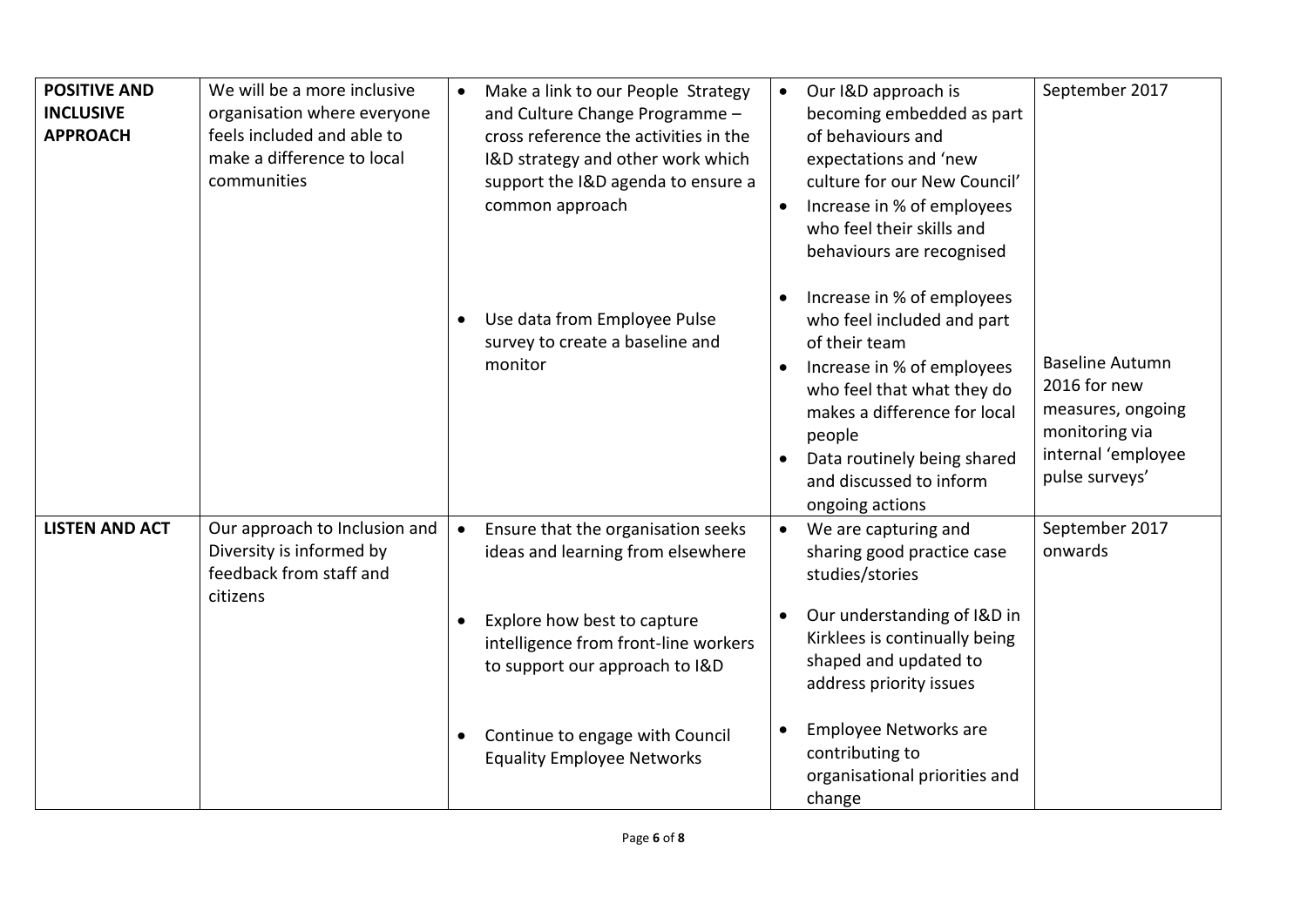| <b>ZERO TOLERANCE</b>                                | All forms of bullying,<br>harassment and<br>discrimination are seen as<br>unacceptable and poor<br>behaviour is challenged and<br>actively tackled | Clarify and confirm definitions of<br>bullying, harassment, etc. and what<br>the current procedure is for<br>managers and employees<br>Raise awareness among<br>$\bullet$<br>employees/managers about the<br>policy and procedures<br>Assign the role of Champion to a<br>Senior Manager<br>Analyse existing data and<br>intelligence such as the specific I&D<br>employee "Temperature Check"<br>survey, incidents recorded by HR,<br>etc. to get a baseline | Reduction in the number of<br>reports of harassment/<br>bullying? [but NB: these may<br>increase initially with shift to<br>zero tolerance]<br>Increased satisfaction with<br>how harassment / bullying<br>incidents are resolved?<br>Reduction in the number of<br>hate crime incidents against<br>council employees | September 2017<br>onwards |
|------------------------------------------------------|----------------------------------------------------------------------------------------------------------------------------------------------------|---------------------------------------------------------------------------------------------------------------------------------------------------------------------------------------------------------------------------------------------------------------------------------------------------------------------------------------------------------------------------------------------------------------------------------------------------------------|-----------------------------------------------------------------------------------------------------------------------------------------------------------------------------------------------------------------------------------------------------------------------------------------------------------------------|---------------------------|
| THE WAY WE DO<br><b>THINGS IN</b><br><b>KIRKLEES</b> | Council outcomes are focused<br>on reducing inequalities and<br>monitored by strong and<br>timely local intelligence                               | Identify from intelligence/data the<br>structural inequalities which are<br>priorities for Kirklees communities                                                                                                                                                                                                                                                                                                                                               | % of council outcomes<br>$\bullet$<br>which include measures of<br>inequalities in their indicator<br>sets                                                                                                                                                                                                            | January 2018 onwards      |
|                                                      | All key decisions made by the<br>Council are supported by an<br><b>Equality Impact Assessment</b><br>(EIA)                                         | Guidance produced for report<br>$\bullet$<br>writing for Cabinet, Full Council and<br><b>Executive Team</b>                                                                                                                                                                                                                                                                                                                                                   | All EIAs are published on the<br>Council's website                                                                                                                                                                                                                                                                    | May 2017 onwards          |
|                                                      | Work in a more inclusive way<br>building on the diversity of<br>communities and the<br>workforce                                                   | Embedding council Behaviours and<br>$\bullet$<br>Expectations throughout the<br>organisation                                                                                                                                                                                                                                                                                                                                                                  | Employees feel more<br>included in the workplace<br>(Employee Pulse Survey)<br>Demonstrate how the                                                                                                                                                                                                                    | May 2017 onwards          |
|                                                      |                                                                                                                                                    | Using the insight and experience of<br>٠<br>communities to improve services                                                                                                                                                                                                                                                                                                                                                                                   | involvement of communities<br>has improved services                                                                                                                                                                                                                                                                   | October 2017<br>onwards   |